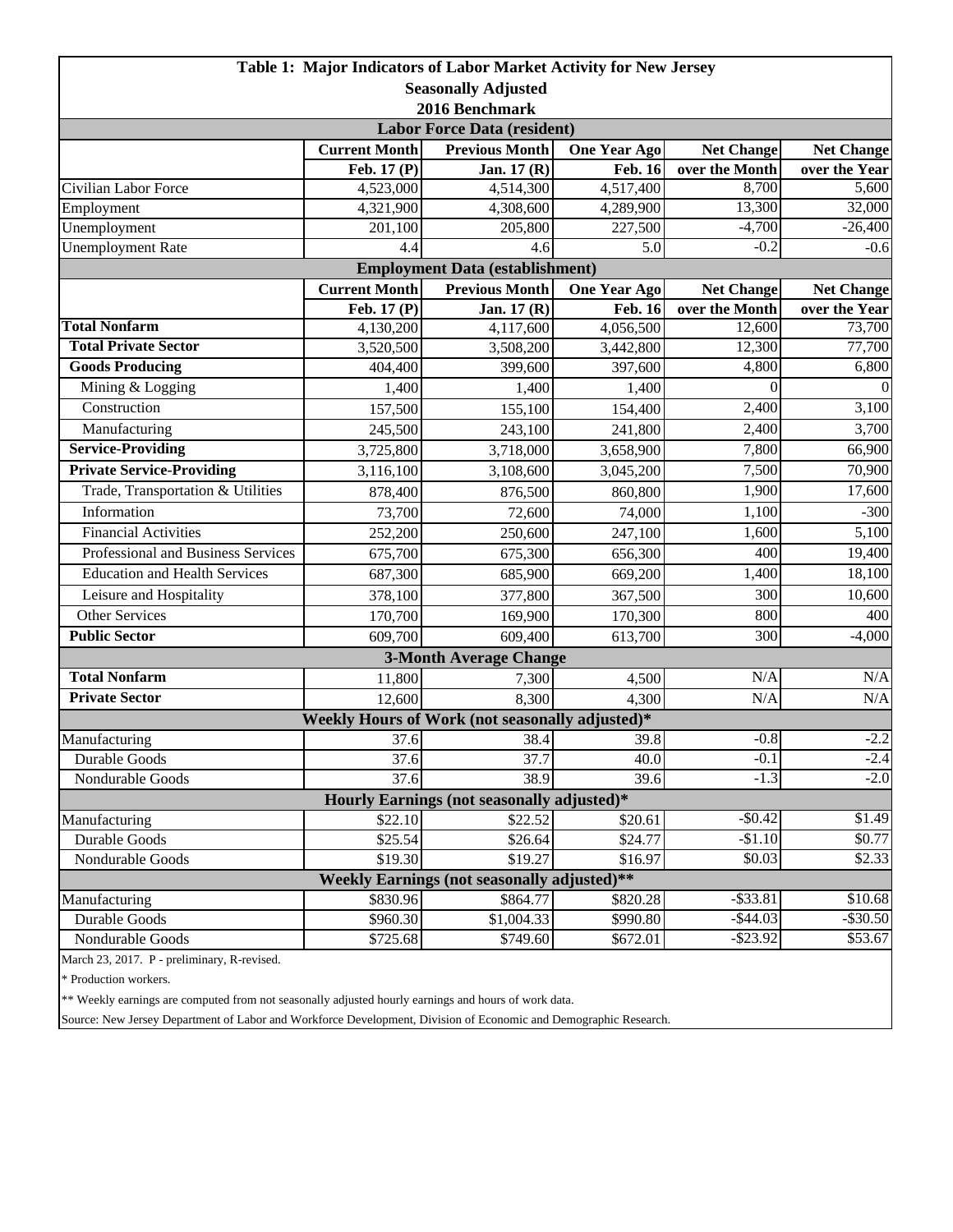| <b>Table 2: New Jersey Civilian Labor Force Trends</b>                |                          |                                |                                                                        |                                                                                    |                        |                            |  |
|-----------------------------------------------------------------------|--------------------------|--------------------------------|------------------------------------------------------------------------|------------------------------------------------------------------------------------|------------------------|----------------------------|--|
| 2016 Benchmark                                                        |                          |                                |                                                                        |                                                                                    |                        |                            |  |
|                                                                       |                          | <b>Not Seasonally Adjusted</b> |                                                                        |                                                                                    |                        | <b>Seasonally Adjusted</b> |  |
| Civilian Labor Force                                                  | Feb. 17 (P)<br>4,517,100 | Jan. 17 (R)                    | <b>Feb. 16</b><br>4,523,000                                            | Feb. 17 (P)                                                                        | Jan. 17 (R)            | Feb. 16                    |  |
| <b>Resident Employment</b>                                            | 4,296,900                | 4,487,300<br>4,274,000         | 4,281,100                                                              | 4,523,000<br>4,321,900                                                             | 4,514,300<br>4,308,600 | 4,517,400<br>4,289,900     |  |
| Unemployment                                                          | 220,200                  | 213,400                        | 241,900                                                                | 201,100                                                                            | 205,800                | 227,500                    |  |
| Unemployment Rate (%)                                                 | 4.9                      | 4.8                            | 5.3                                                                    | 4.4                                                                                | 4.6                    | 5.0                        |  |
|                                                                       | 63.5                     |                                | 63.9                                                                   |                                                                                    |                        | 63.8                       |  |
| Labor Force Participation Rate (%)<br>Employment/Population Ratio (%) |                          | 63.1                           |                                                                        | 63.6                                                                               | 63.5<br>60.6           |                            |  |
|                                                                       | 60.4<br>60.1             |                                |                                                                        | 60.5<br>60.8<br><b>New Jersey Civilian Labor Force Annual Averages 1996 - 2016</b> |                        | 60.6                       |  |
| Year                                                                  | <b>Labor Force</b>       |                                | <b>Employment</b>                                                      |                                                                                    | Unemployment           | Rate $(\% )$               |  |
| 1996                                                                  | 4,205,200                |                                | 3,946,700                                                              |                                                                                    | 258,600                | 6.1                        |  |
| 1997                                                                  | 4,263,800                |                                | 4,039,800                                                              |                                                                                    | 224,000                | 5.3                        |  |
| 1998                                                                  | 4,246,400                |                                |                                                                        | 4,051,500                                                                          |                        | 4.6                        |  |
| 1999                                                                  | 4,287,900                |                                | 4,094,600                                                              |                                                                                    | 194,900<br>193,300     | 4.5                        |  |
| 2000                                                                  | 4,282,100                |                                | 4,123,700                                                              |                                                                                    | 158,400                | 3.7                        |  |
| 2001                                                                  | 4,288,800                |                                | 4,106,200                                                              |                                                                                    | 182,600                | 4.3                        |  |
| 2002                                                                  | 4,346,200                |                                |                                                                        |                                                                                    | 251,100                | 5.8                        |  |
| 2003                                                                  | 4,347,200                |                                |                                                                        | 4,095,200<br>4,093,700                                                             |                        | 5.8                        |  |
| 2004                                                                  | 4,349,200                |                                | 4,138,800                                                              |                                                                                    | 253,500<br>210,300     | 4.8                        |  |
| 2005                                                                  | 4,391,600                |                                | 4,194,900                                                              |                                                                                    | 196,700                | 4.5                        |  |
| 2006                                                                  | 4,445,900                |                                | 4,236,500                                                              |                                                                                    | 209,400                | 4.7                        |  |
| 2007                                                                  | 4,441,800                |                                |                                                                        |                                                                                    | 190,000                | 4.3                        |  |
| 2008                                                                  | 4,504,400                |                                |                                                                        | 4,251,800                                                                          |                        | 5.3                        |  |
| 2009                                                                  | 4,550,600                |                                | 4,264,000                                                              |                                                                                    | 240,500<br>412,100     | 9.1                        |  |
| 2010                                                                  | 4,555,300                |                                |                                                                        | 4,138,600                                                                          |                        | 9.5                        |  |
| 2011                                                                  |                          |                                | 4,121,500                                                              |                                                                                    | 433,900                |                            |  |
| 2012                                                                  | 4,565,300                |                                | 4,138,500                                                              |                                                                                    | 426,800                | 9.3<br>9.3                 |  |
|                                                                       | 4,588,000                |                                | 4,160,000                                                              |                                                                                    | 428,000                |                            |  |
| 2013                                                                  | 4,531,900                |                                | 4,159,500                                                              |                                                                                    | 372,300                | 8.2                        |  |
| 2014                                                                  | 4,515,800                |                                | 4,211,500<br>4,267,900                                                 |                                                                                    | 304,300                | 6.7                        |  |
| 2015<br>2016                                                          | 4,530,500<br>4,524,300   |                                | 4,299,900                                                              |                                                                                    | 262,600<br>224,300     | 5.8<br>5.0                 |  |
|                                                                       |                          |                                | Seasonally Adjusted Civilian Labor Force Data for New Jersey 2015-2016 |                                                                                    |                        |                            |  |
| <b>Date</b>                                                           | <b>Labor Force</b>       |                                | <b>Employment</b>                                                      |                                                                                    | Unemployment           | Rate %                     |  |
| Jan 2016                                                              | 4,516,900                |                                | 4,290,100                                                              |                                                                                    | 226,800                | 5.0                        |  |
| Feb                                                                   | 4,517,400                |                                | 4,289,900                                                              |                                                                                    | 227,500                | 5.0                        |  |
| Mar                                                                   | 4,516,700                |                                | 4,287,600                                                              |                                                                                    | 229,100                | 5.1                        |  |
| Apr                                                                   | 4,515,700                |                                | 4,284,900                                                              |                                                                                    | 230,800                | 5.1                        |  |
| May                                                                   | 4,515,100                |                                | 4,283,300                                                              |                                                                                    | 231,700                | 5.1                        |  |
| Jun                                                                   | 4,514,800                |                                | 4,283,600                                                              |                                                                                    | 231,200                | 5.1                        |  |
| $\mathrm{Jul}$                                                        | 4,514,400                |                                | 4,285,600                                                              |                                                                                    | 228,800                | 5.1                        |  |
| Aug                                                                   | 4,514,000                |                                | 4,288,600                                                              |                                                                                    | 225,400<br>221,900     | 5.0                        |  |
| Sep                                                                   | 4,513,200                |                                |                                                                        | 4,291,300                                                                          |                        | 4.9                        |  |
| Oct                                                                   | 4,511,800                |                                | 4,293,200                                                              |                                                                                    | 218,600                | 4.8                        |  |
| Nov<br>Dec                                                            | 4,510,000                |                                | 4,294,600                                                              |                                                                                    | 215,400                | 4.8<br>4.7                 |  |
|                                                                       | 4,507,800                |                                | 4,295,300                                                              |                                                                                    | 212,500                |                            |  |
| Jan 2017 (R)                                                          | 4,514,300                |                                | 4,308,600                                                              |                                                                                    | 205,800                | 4.6                        |  |
| Feb (P)                                                               | 4,523,000                |                                | 4,321,900                                                              |                                                                                    | 201,100                | 4.4                        |  |
| Mar                                                                   |                          |                                |                                                                        |                                                                                    |                        |                            |  |
| Apr                                                                   |                          |                                |                                                                        |                                                                                    |                        |                            |  |
| May                                                                   |                          |                                |                                                                        |                                                                                    |                        |                            |  |
| Jun                                                                   |                          |                                |                                                                        |                                                                                    |                        |                            |  |
| Jul                                                                   |                          |                                |                                                                        |                                                                                    |                        |                            |  |
| Aug                                                                   |                          |                                |                                                                        |                                                                                    |                        |                            |  |
| Sep                                                                   |                          |                                |                                                                        |                                                                                    |                        |                            |  |
| Oct                                                                   |                          |                                |                                                                        |                                                                                    |                        |                            |  |
| Nov                                                                   |                          |                                |                                                                        |                                                                                    |                        |                            |  |
| Dec                                                                   |                          |                                |                                                                        |                                                                                    |                        |                            |  |
|                                                                       |                          |                                |                                                                        |                                                                                    |                        |                            |  |

Source: New Jersey Department of Labor and Workforce Development, Division of Economic & Demographic Research. March 23, 2017. P - preliminary, R-revised.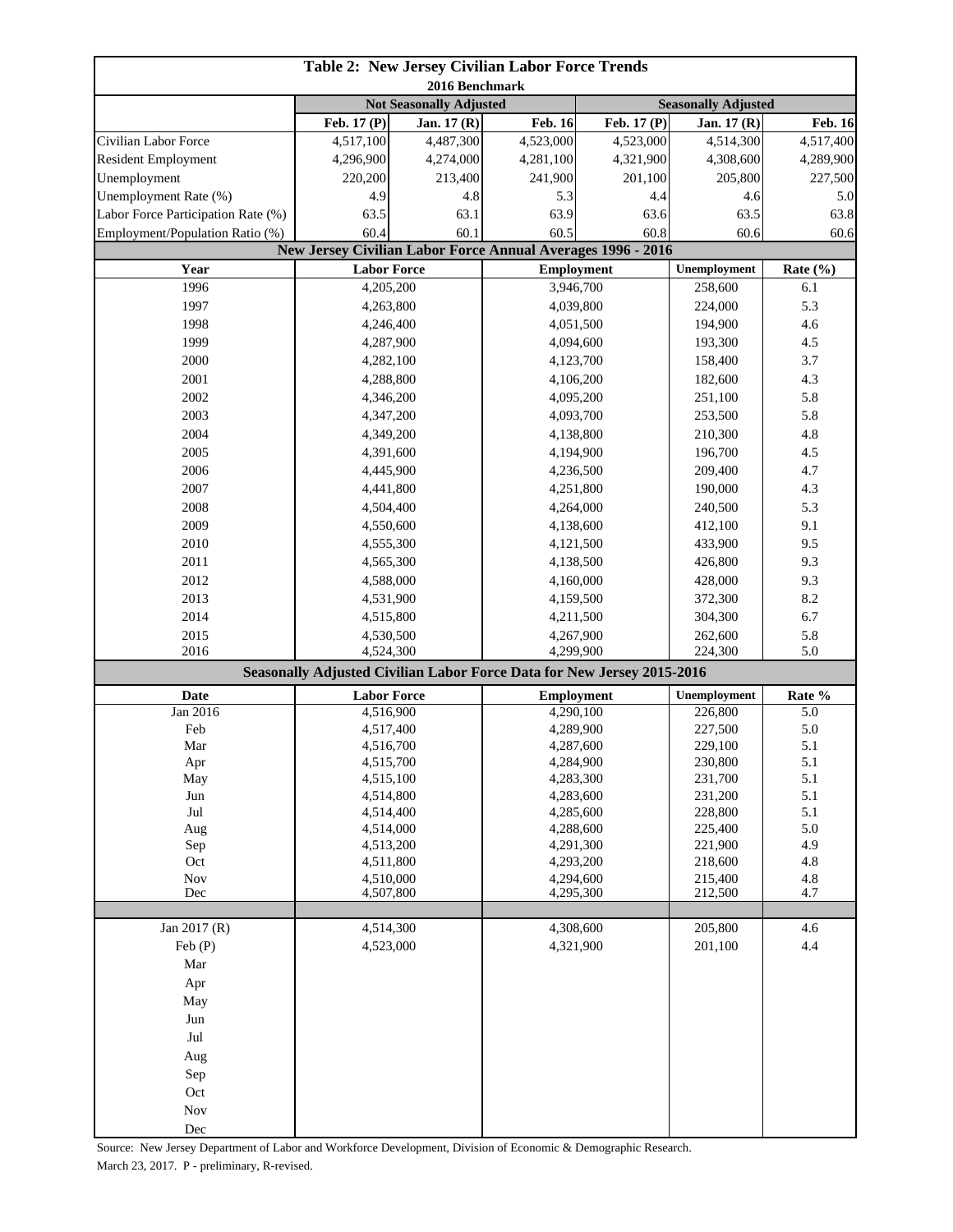| Table 3: New Jersey Nonfarm Employment by Industry for February 2017<br>Not Seasonally Adjusted, 2016 Benchmark |                      |                       |                     |                   |  |  |
|-----------------------------------------------------------------------------------------------------------------|----------------------|-----------------------|---------------------|-------------------|--|--|
|                                                                                                                 | <b>Current Month</b> | <b>Previous Month</b> | <b>One Year Ago</b> | <b>Net Change</b> |  |  |
| Industry                                                                                                        | Feb. 17 (P)          | Jan. 17 (R)           | <b>Feb. 16</b>      | over the Year     |  |  |
| <b>Total Nonfarm</b>                                                                                            | 4,039,000            | 4,019,400             | 3,971,300           | 67,700            |  |  |
| <b>Total Private Sector</b>                                                                                     | 3,418,800            | 3,413,900             | 3,349,700           | 69,100            |  |  |
| Goods Producing                                                                                                 | 387,900              | 385,500               | 381,300             | 6,600             |  |  |
| Mining & Logging                                                                                                | 1,300                | 1,300                 | 1,300               | $\mathbf{0}$      |  |  |
| <b>Construction</b>                                                                                             | 143,900              | 143,200               | 140,300             | 3,600             |  |  |
| Manufacturing                                                                                                   | 242,700              | 241,000               | 239,700             | 3,000             |  |  |
| Durable Goods*                                                                                                  | 110,200              | 109,400               | 109,200             | 1,000             |  |  |
| <b>Fabricated Metal Products</b>                                                                                | 20,400               | 20,200                | 20,300              | 100               |  |  |
| <b>Machinery Manufacturing</b>                                                                                  | 13,500               | 13,400                | 13,700              | $-200$            |  |  |
| <b>Computer and Electronic Products</b>                                                                         | 22,600               | 22,500                | 22,900              | $-300$            |  |  |
| Miscellaneous Manufacturing                                                                                     | 17,800               | 17,800                | 17,900              | $-100$            |  |  |
| Nondurable Goods*                                                                                               | 132,500              | 131,600               | 130,500             | 2,000             |  |  |
| Food Manufacturing                                                                                              | 33,700               | 33,500                | 32,600              | 1,100             |  |  |
| Paper Manufacturing                                                                                             | 9,500                | 9,600                 | 9,900               | $-400$            |  |  |
| Printing and Related Support                                                                                    | 14,600               | 14,600                | 14,500              | 100               |  |  |
| <b>Chemical Manufacturing</b>                                                                                   | 44,600               | 44,000                | 43,500              | 1,100             |  |  |
| Pharmaceutical and Medicine                                                                                     | 23,600               | 23,300                | 22,700              | 900               |  |  |
| Service-Providing                                                                                               | 3,651,100            | 3,633,900             | 3,590,000           | 61.100            |  |  |
| Private Service-Providing                                                                                       | 3,030,900            | 3,028,400             | 2,968,400           | 62,500            |  |  |
| <b>Trade, Transportation, and Utilities</b>                                                                     | 859,700              | 870,100               | 843,900             | 15,800            |  |  |
| Wholesale Trade*                                                                                                | 211,900              | 213,200               | 213,200             | $-1,300$          |  |  |
| Retail Trade*                                                                                                   | 453,000              | 462,000               | 448,100             | 4,900             |  |  |
| Building Material & Garden Equip. and Supplies Dealers                                                          | 32,100               | 32,000                | 30,000              | 2,100             |  |  |
| Food and Beverage Stores                                                                                        | 109,300              | 110,600               | 110,400             | $-1,100$          |  |  |
| Health and Personal Care Stores                                                                                 | 38,000               | 38,100                | 36,200              | 1,800             |  |  |
| Clothing and Clothing Accessories Stores                                                                        | 51,200               | 53,300                | 48,800              | 2,400             |  |  |
| Sporting Goods, Hobby, Book, and Music Stores                                                                   | 15,700               | 16,500                | 16,600              | $-900$            |  |  |
| <b>General Merchandise Stores</b>                                                                               | 75,200               | 79,800                | 73,600              | 1,600             |  |  |
| Transportation, Warehousing, and Utilities                                                                      | 194,800              | 194,900               | 182,600             | 12,200            |  |  |
| Utilities*                                                                                                      | 14,000               | 14,000                | 14,000              | $\Omega$          |  |  |
| Transportation & Warehousing*                                                                                   | 180,800              | 180,900               | 168,600             | 12,200            |  |  |
| <b>Information</b>                                                                                              | 72,600               | 72,300                | 73,100              | $-500$            |  |  |
| Publishing Industries (except Internet)                                                                         | 18,300               | 18,100                | 18,300              | $\theta$          |  |  |
| Telecommunications                                                                                              | 28,300               | 28,300                | 29,600              | $-1,300$          |  |  |
| Internet Service Providers, Web Portals, Data Proc. Srvs.                                                       | 9,900                | 9,800                 | 9,600               | 300               |  |  |
| <b>Financial Activities</b>                                                                                     | 249,700              | 249,000               | 244,100             | 5,600             |  |  |
| Finance and Insurance*                                                                                          | 193,600              | 192,700               | 188,900             | 4,700             |  |  |
| Financial Investments and Related Activities                                                                    | 40,100               | 40,300                | 39,600              | 500               |  |  |
| Insurance Carriers and Related Activities                                                                       | 82,300               | 81,100                | 81,900              | 400               |  |  |
| Real Estate and Rental/Leasing*                                                                                 | 56,100               | 56,300                | 55,200              | 900               |  |  |
| <b>Professional and Business Services</b>                                                                       | 650,600              | 648,300               | 637,400             | 13,200            |  |  |
| Professional, Scientific and Technical Services*                                                                | 300,100              | 299,500               | 298,100             | 2,000             |  |  |
| Management of Companies and Enterprises*                                                                        | 80,400               | 81,000                | 80,400              | $\Omega$          |  |  |
| Administrative Support & Waste Management/Remediation                                                           | 270,100              | 267,800               | 258,900             | 11,200            |  |  |
| <b>Education, Health and Social Assistance Services</b>                                                         | 688,300              | 681,600               | 668,400             | 19,900            |  |  |
| <b>Educational Services*</b>                                                                                    | 110,300              | 102,900               | 103,700             | 6,600             |  |  |
| Health Care and Social Assistance*                                                                              | 578,000              | 578,700               | 564,700             | 13,300            |  |  |
| Hospitals                                                                                                       | 162,300              | 162,300               | 159,200             | 3,100             |  |  |
| Nursing and Residential Care Facilities                                                                         | 96,500               | 96,700                | 94,000              | 2,500             |  |  |
|                                                                                                                 |                      | 87,500                |                     |                   |  |  |
| Social Assistance<br><b>Leisure and Hospitality</b>                                                             | 88,600<br>342,700    | 340,600               | 87,000<br>334,600   | 1,600<br>8,100    |  |  |
| Arts, Entertainment and Recreation*                                                                             | 50,100               | 49,900                | 49,600              | 500               |  |  |
| Accommodation and Food Services*                                                                                | 292,600              | 290,700               | 285,000             | 7,600             |  |  |
| Food Services and Drinking Places                                                                               | 248,600              | 247,200               | 239,900             | 8,700             |  |  |
| <b>Other Services</b>                                                                                           |                      |                       |                     |                   |  |  |
| Repair and Maintenance                                                                                          | 167,300<br>34,100    | 166,500<br>33,400     | 166,900<br>33,300   | 400<br>800        |  |  |
| Personal and Laundry Services                                                                                   | 60,100               | 59,000                | 58,200              | 1,900             |  |  |
| Religious, Grantmaking, Civic, Professional and Similar Or                                                      | 73,100               | 74,100                | 75,400              | $-2,300$          |  |  |
| Government                                                                                                      | 620,200              | 605,500               | 621,600             | $-1,400$          |  |  |

March 23, 2017 P - preliminary, R-revised. Shaded rows denote supersector series, \* denote sector series.

Source: New Jersey Department of Labor and Workforce Development, Division of Economic and Demographic Research.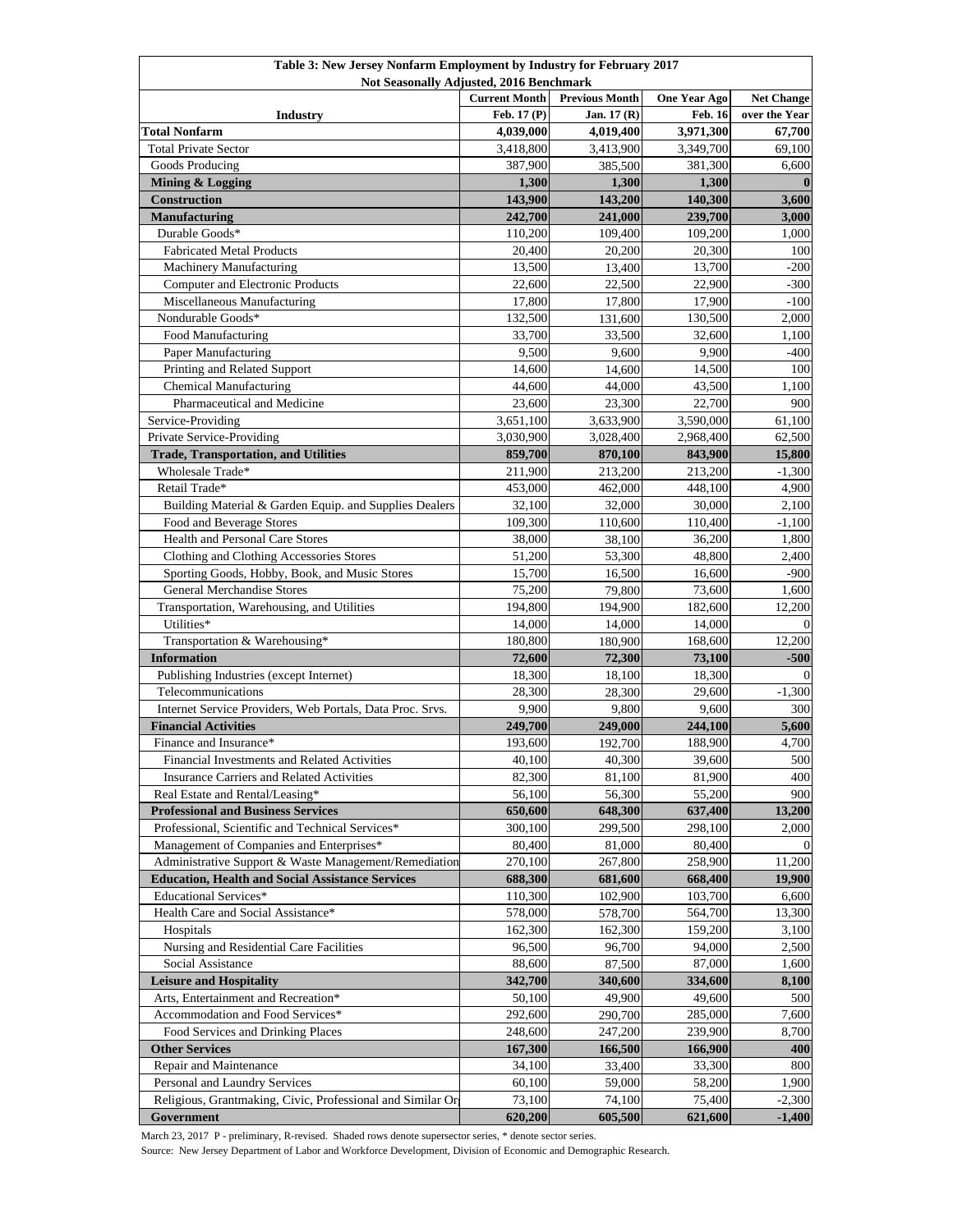| Table 4: New Jersey Nonfarm Employment 2016 Benchmark |              |              |                                         |              |           |         |  |
|-------------------------------------------------------|--------------|--------------|-----------------------------------------|--------------|-----------|---------|--|
| <b>Annual Averages</b>                                |              |              |                                         |              |           |         |  |
|                                                       | <b>Total</b> |              | <b>Public</b>                           |              |           |         |  |
|                                                       |              |              |                                         |              | Service-  |         |  |
| Year                                                  |              | <b>Total</b> | <b>Manufacturing</b>                    | Construction | Providing |         |  |
| 1996                                                  | 3,635,100    | 3,064,500    | 430,800                                 | 125,000      | 2,506,600 | 570,600 |  |
| 1997                                                  | 3,720,200    | 3,150,000    | 427,800                                 | 131,800      | 2,588,200 | 570,300 |  |
| 1998                                                  | 3,801,900    | 3,230,200    | 427,300                                 | 136,100      | 2,664,500 | 571,700 |  |
| 1999                                                  | 3,901,900    | 3,324,000    | 420,500                                 | 143,600      | 2,757,700 | 577,900 |  |
| 2000                                                  | 3,995,500    | 3,406,100    | 419,600                                 | 149,600      | 2,835,000 | 589,400 |  |
| 2001                                                  | 3,998,000    | 3,394,600    | 399,100                                 | 158,800      | 2,834,900 | 603,400 |  |
| 2002                                                  | 3,984,800    | 3,370,200    | 365,100                                 | 162,600      | 2,841,000 | 614,600 |  |
| 2003                                                  | 3,978,600    | 3,355,300    | 348,000                                 | 160,500      | 2,845,300 | 623,200 |  |
| 2004                                                  | 3,999,400    | 3,364,500    | 335,700                                 | 165,900      | 2,861,300 | 634,900 |  |
| 2005                                                  | 4,040,000    | 3,396,900    | 327,800                                 | 169,100      | 2,898,300 | 643,100 |  |
| 2006                                                  | 4,071,500    | 3,422,600    | 321,100                                 | 174,900      | 2,924,900 | 648,900 |  |
| 2007                                                  | 4,079,100    | 3,429,700    | 308,400                                 | 172,300      | 2,947,400 | 649,400 |  |
| 2008                                                  | 4,050,600    | 3,399,600    | 295,400                                 | 164,500      | 2,938,100 | 650,900 |  |
| 2009                                                  | 3,896,400    | 3,242,200    | 260,900                                 | 138,600      | 2,841,200 | 654,200 |  |
| 2010                                                  | 3,851,000    | 3,209,100    | 252,100                                 | 129,500      | 2,826,100 | 642,000 |  |
| 2011                                                  | 3,850,100    | 3,229,100    | 246,900                                 | 129,900      | 2,851,100 | 621,000 |  |
| 2012                                                  | 3,893,300    | 3,275,100    | 240,900                                 | 130,400      | 2,902,400 | 618,300 |  |
| 2013                                                  | 3,938,100    | 3,320,400    | 238,700                                 | 137,600      | 2,942,800 | 617,700 |  |
| 2014                                                  | 3,970,900    | 3,351,500    | 238,800                                 | 141,600      | 2,969,800 | 619,300 |  |
| 2015                                                  | 4,015,700    | 3,401,600    | 238,800                                 | 148,400      | 3,013,000 | 614,200 |  |
| 2016                                                  | 4,075,500    | 3,461,300    | 241,700                                 | 153,000      | 3,065,200 | 614,200 |  |
|                                                       |              |              | <b>Seasonally Adjusted Monthly Data</b> |              |           |         |  |
| 2016                                                  |              |              |                                         |              |           |         |  |
| Jan                                                   | 4,046,600    | 3,433,400    | 241,200                                 | 153,900      | 3,036,900 | 613,200 |  |
| Feb                                                   | 4,056,500    | 3,442,800    | 241,800                                 | 154,400      | 3,045,200 | 613,700 |  |
| Mar                                                   | 4,061,300    | 3,446,200    | 242,100                                 | 154,900      | 3,047,800 | 615,100 |  |
| Apr                                                   | 4,064,100    | 3,451,300    | 241,700                                 | 153,500      | 3,054,800 | 612,800 |  |
| May                                                   | 4,060,500    | 3,446,100    | 241,800                                 | 152,900      | 3,050,000 | 614,400 |  |
| Jun                                                   | 4,069,900    | 3,456,000    | 242,400                                 | 153,100      | 3,059,100 | 613,900 |  |
| Jul                                                   | 4,085,000    | 3,469,300    | 243,000                                 | 153,200      | 3,071,700 | 615.700 |  |
| Aug                                                   | 4,091,300    | 3,474,200    | 243,000                                 | 152,900      | 3,076,900 | 617,100 |  |
| Sep                                                   | 4,095,700    | 3,480,400    | 242,500                                 | 152,800      | 3,083,700 | 615,300 |  |
| Oct                                                   | 4,095,700    | 3,483,400    | 240,100                                 | 151,400      | 3,090,500 | 612,300 |  |
| Nov                                                   | 4,094,800    | 3,482,800    | 239,500                                 | 150,600      | 3,091,300 | 612,000 |  |
| Dec                                                   | 4,103,700    | 3,492,300    | 239,900                                 | 150,900      | 3,100,100 | 611,400 |  |
| 2017                                                  |              |              |                                         |              |           |         |  |
| Jan(R)                                                | 4,117,600    | 3,508,200    | 243,100                                 | 155,100      | 3,108,600 | 609,400 |  |
| Feb(P)                                                | 4,130,200    | 3,520,500    | 245,500                                 | 157,500      | 3,116,100 | 609,700 |  |
| Mar                                                   |              |              |                                         |              |           |         |  |
| Apr                                                   |              |              |                                         |              |           |         |  |
| May                                                   |              |              |                                         |              |           |         |  |
| Jun                                                   |              |              |                                         |              |           |         |  |
| Jul                                                   |              |              |                                         |              |           |         |  |
| Aug                                                   |              |              |                                         |              |           |         |  |
| Sep                                                   |              |              |                                         |              |           |         |  |
| Oct                                                   |              |              |                                         |              |           |         |  |
| Nov                                                   |              |              |                                         |              |           |         |  |
| Dec                                                   |              |              |                                         |              |           |         |  |

March 23, 2017 P - preliminary, R-revised.

Source: New Jersey Department of Labor and Workforce Development, Division of Economic & Demographic Research.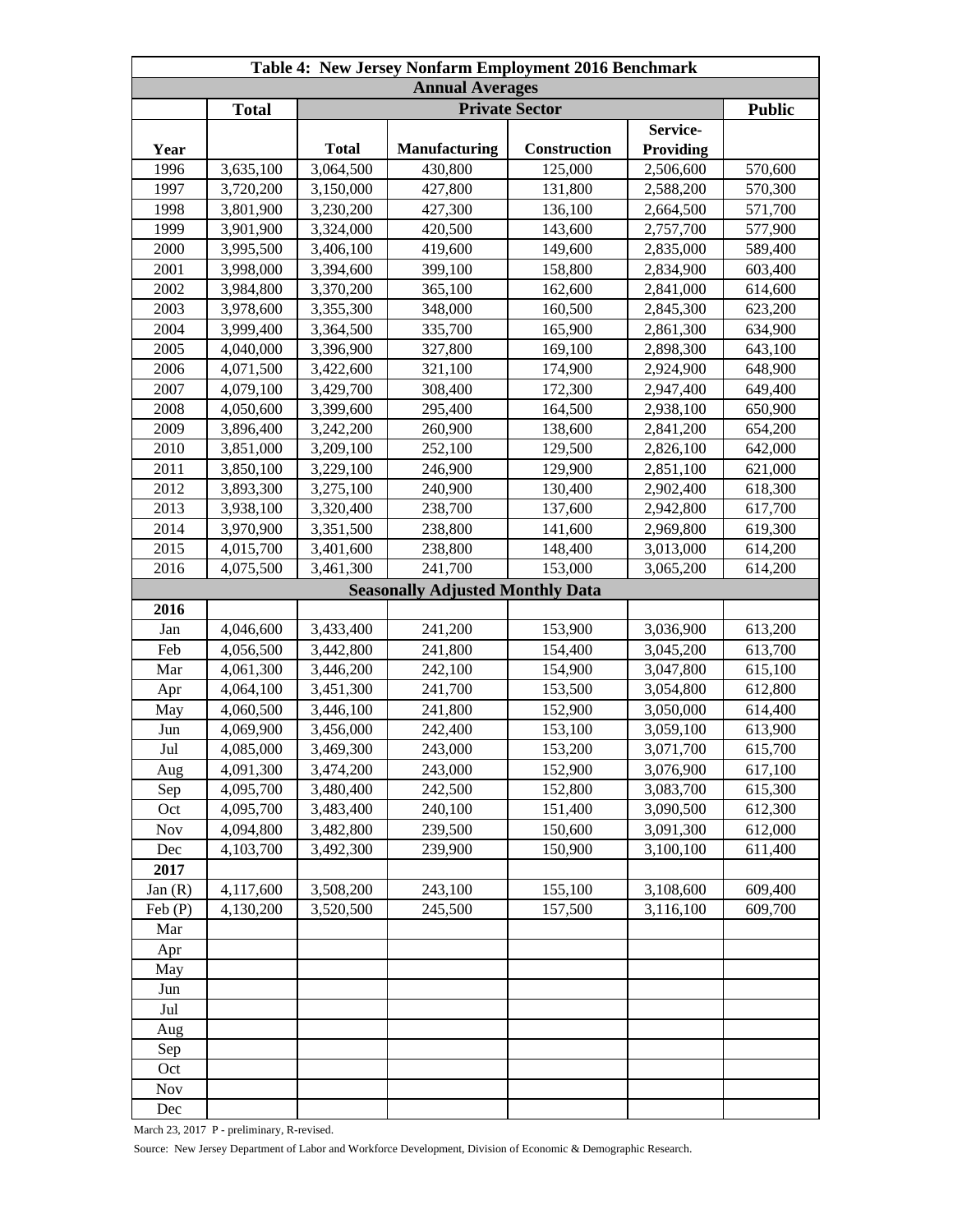## **Key Economic Indicators: February 2017 (Seasonally Adjusted)**